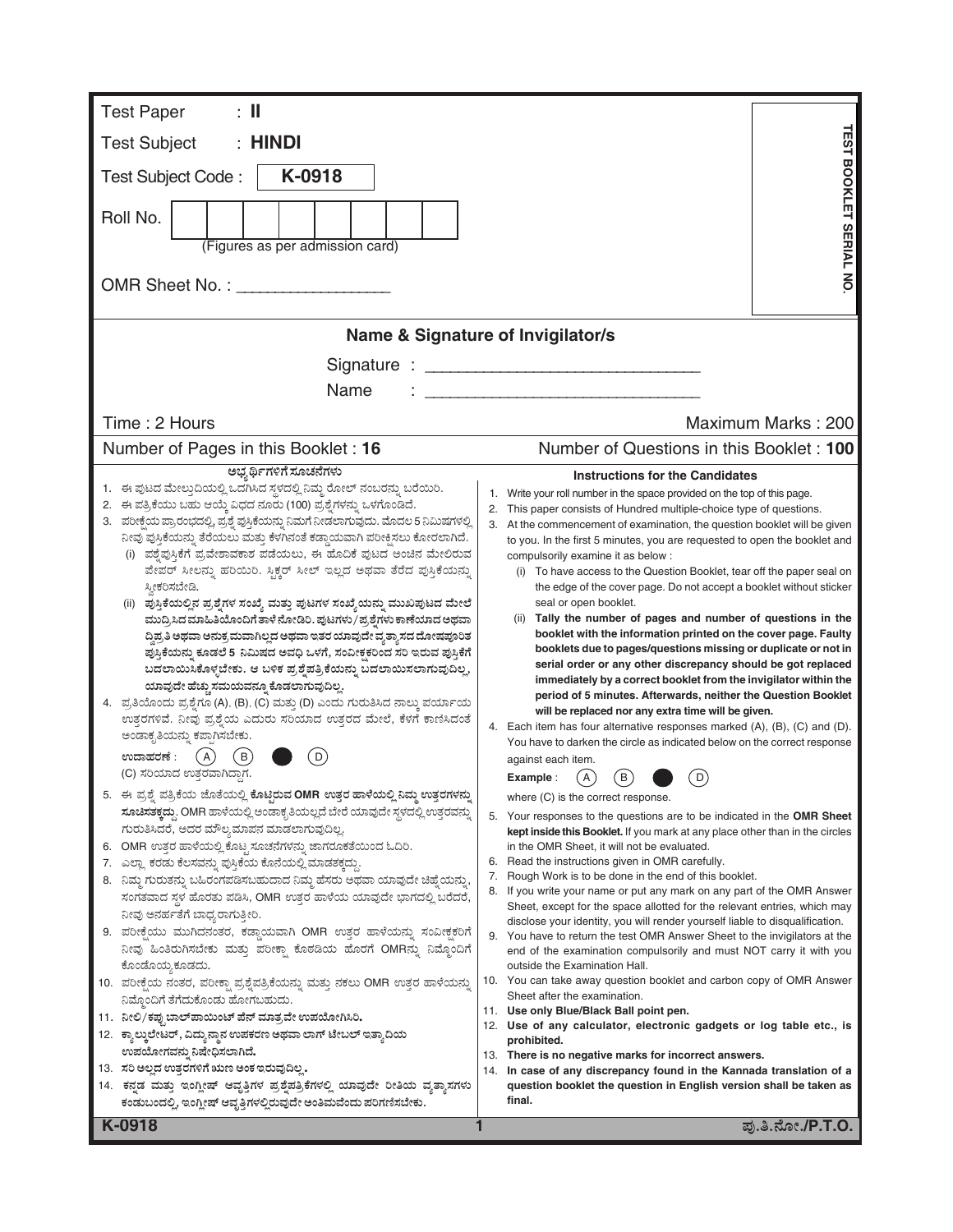## हिन्दी

# प्रश्न पत्रिका **– II**

- निर्देश: इस प्रश्नपत्र में सौ (100) बहविकल्पीय प्रश्न हैं। प्रत्येक प्रश्न के दो (2) अंक हैं। सभी प्रश्न अनिवार्य हैं।
	- 1. सूरदास के गुरु कौन थे ?
		- (A) रामानंद (B) वल्लभाचार्य
		- (C) मध्वाचार्य (D) रामानुजाचार्य
	- 2. पृष्टिमार्गीय भक्ति का सम्बन्ध किस वाद से हैं ?
		- (A) द्वैताद्वैतवाद (B) शुद्धाद्वैतवाद
		- (C) अद्वैतवाद (D) विशिष्टाद्वैतवाद
	- 3. तार सप्तक का प्रकाशन वर्ष कौनसा है ?
		- (A)  $1943\overline{5}$ . (B)  $1941\overline{5}$ .
		- (C)  $1942 \xi$ . (D)  $1944 \xi$ .
	- 4. होरी कितने बीघे जमीन का कृषक है ?
		- (B) सात (A) चार
		- $(D)$  पांच (C) आठ
	- 5. 'काशी के नाम' किसका पत्र संकलन है ?
		- (A) काशीनाथ सिंह (B) त्रिलोचन
		- (C) नामवरसिंह (D) रामविलास शर्मा
	- 6. 'भक्तिकाव्य और लोकजीवन' के रचयिता कौन हैं ?
		- (A) शिवकुमार मिश्र
		- (B) मॅनेजर पाण्डेय
		- (C) नामवर सिंह
		- (D) हजारीप्रसाद द्विवेदी
- 7. सूफी शाखा का 'रोमांसिक कथा-काव्य परम्परा'
	- नामकरण किसने किया है ?
	- (A) हजारी प्रसाद द्विवेदी
	- (B) गुलाबराय
	- (C) गणपतिचन्द्र गुप्त
	- (D) नगेन्द्र
- 8. 'महाराज शिवाजी का पत्र' किसकी रचना है ?
	- (A) दिनकर
	- (B) प्रसाद
	- (C) निराला
	- (D) सुभद्राकुमारी चौहान
- 9. अकविता पत्रिका सन् 1965 में किसने निकाली थी ?
	- (A) जगदीश चतुर्वेदी (B) श्याम परमार
	- (C) श्रीराम शुक्ल (D) नरेश मेहता
- 10. 'मल्लिका' कौनसे नाटक की पात्र है ?
	- (A) लहरों के राजहंस
	- (B) आषाढ का एक दिन
	- (C) स्कंदगुप्त
	- (D) कामना

 $\overline{2}$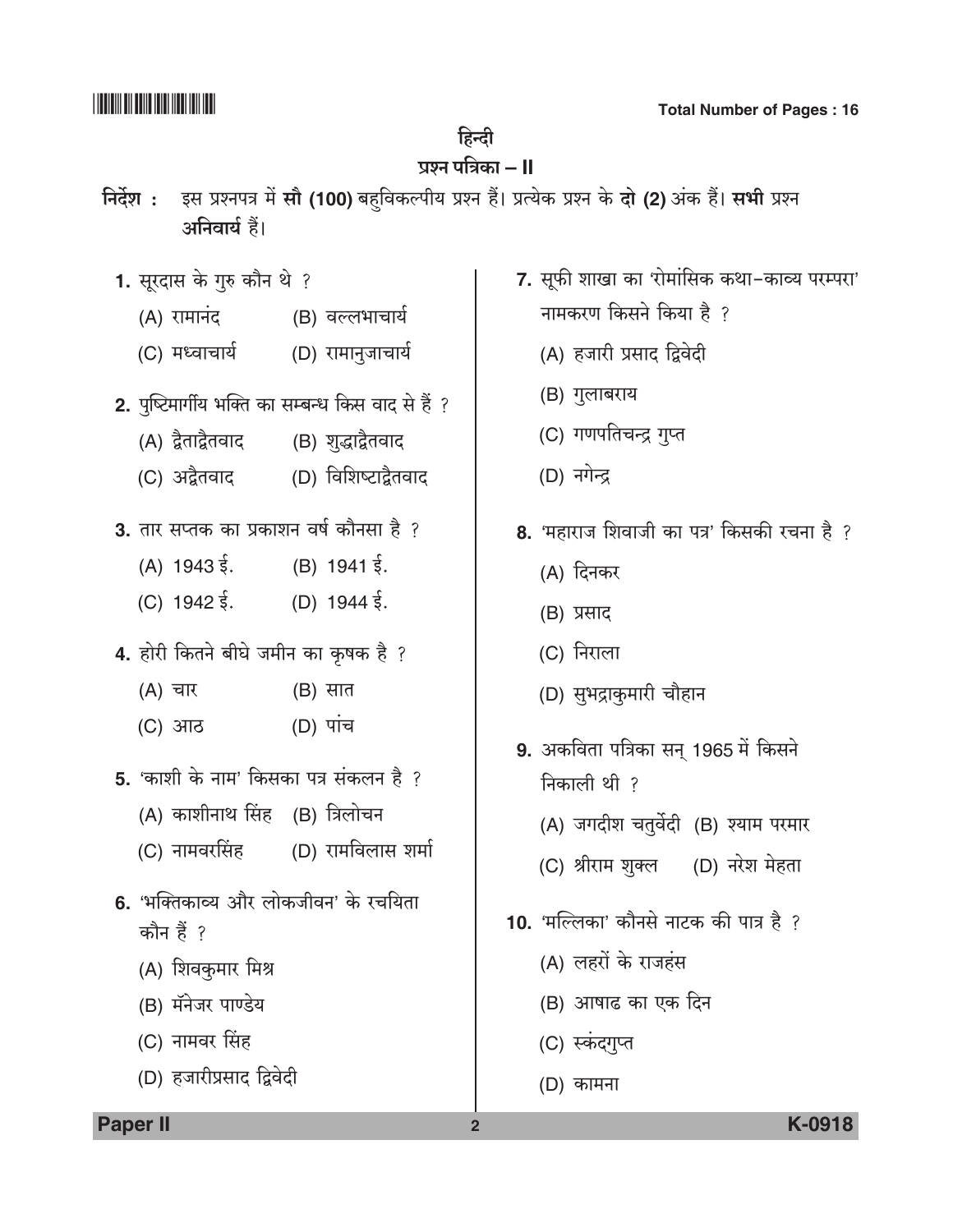- 11. 'तांबे के कीडे' किसकी कृति है ?
	- (A) धर्मवीर भारती
	- (B) डॉ. रामकुमार वर्मा
	- (C) उपेंद्रनाथ अश्क
	- (D) भवनेश्वर
- 12. दक्षिण भारत हिन्दी प्रचार सभा का मुख्यालय कहाँ स्थित हैं ?
	- (A) चेन्नई (B) हैदराबाद
	- (D) त्रिवेंद्रम (C) मद्रास
- 13. वर्ष 2002 के साहित्य अकादमी पुरस्कार से किस रचनाकार को सम्मानित किया गया है ?
	- (A) रामदरश मिश्र (B) उदय प्रकाश
	- (C) राजेश जोशी (D) मंगलेश डबराल
- 14. 'कुरू कुरू स्वाहा' के रचनाकार कौन हैं ?
	- (A) कमलेश्वर (B) शरद जोशी
	- (D) मनोहर श्याम जोशी (C) यशपाल
- 15. 'प्रगतिवाद उपयोगितावाद का दुसरा नाम है।' - यह कथन किसका है ?
	- (A) रामविलास शर्मा (B) प्रेमचंद
	- (C) सुमित्रानंदन पंत (D) नंददुलारे वाजपेयी
- 16. 'नाटक' नामक निबंध के लेखक कौन है ?
	- (A) प्रेमचंद
	- (B) जयशंकर प्रसाद
	- (C) प्रतापनारायण मिश्र
	- (D) भारतेंदु हरिश्चंद्र
- **Total Number of Pages: 16** 17. दोहा छंद के पहले और तीसरे चरण में कितनी-कितनी मात्रायें होती हैं ? (A) तेरह-तेरह (B) तेरह-ग्यारह (C) ग्यारह-तेरह (D) बारह-बारह 18. 'काव्य सर्जन एक प्रकार के ईश्वरीय उन्माद का परिणाम है।' – यह कथन किसका है ? (A) प्लेटो (B) अरस्त् (D) क्रोचे (C) कॉलरिज 19. 'काव्यस्यात्मा ध्वनिरीति:' – किस आचार्य की उक्ति हैं ? (A) अभिनव गुप्त (B) आनंदवर्धन (C) कुंतक (D) मम्मट 20. 'पोयटिक्स' के रचयिता कौन हैं ? (A) इलियट (B) क्रोचे (D) प्लेटो (C) अरस्तु 21. देवनागरी लिपि में पंचम वर्ण के स्थान पर अनुस्वार का प्रयोग करने का सुझाव किसने दिया ? (A) कामताप्रसाद गुरु (B) श्रीनिवासदास (C) बाबू श्यामसुंदरदास (D) महात्मा गांधी
- 22. 'अन्वेषण' शब्द में कौनसी संधि है ?
	- (B) यण् संधि (A) वृद्धि संधि
	- (C) गुण संधि (D) अयादि संधि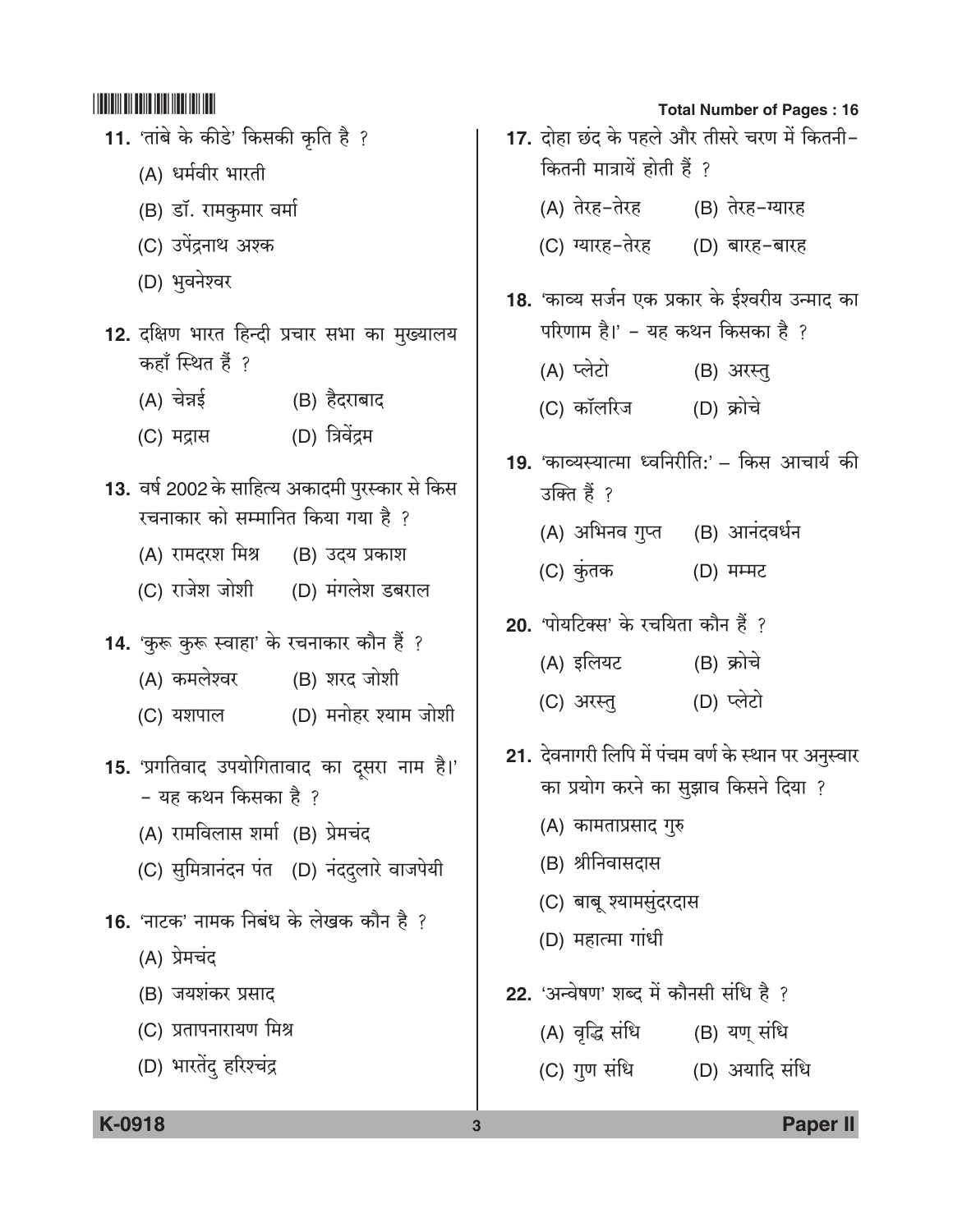|                                                             |                                                      |                                                      | <b>Total Number of Pages: 16</b>                |
|-------------------------------------------------------------|------------------------------------------------------|------------------------------------------------------|-------------------------------------------------|
| 23. 'ण' वर्ण का उच्चारण स्थान कौनसा है ?                    |                                                      |                                                      | 30. 'वीरसिंह देव-चरित', 'रतन-बावनी' के रचनाकार  |
| (A) तालु (B) मूर्धा                                         |                                                      | कौन हैं ?                                            |                                                 |
| (C) वर्त्स (D) कंठ्य                                        |                                                      | (A) केशवदास      (B) चिन्तामणि                       |                                                 |
|                                                             |                                                      | (C) भूषण (D) देव                                     |                                                 |
| 24. 'आश्रित' का विलोम क्या है ?                             |                                                      |                                                      | 31. 'डांगी' उपबोली किस राज्य में बोली जाती है?  |
| (A) आरक्षित        (B) अनुश्रित                             |                                                      | (A) राजस्थान                                         | (B) मध्यप्रदेश                                  |
| (C) निराश्रित         (D) अनीश्रित                          |                                                      | (C) गुजरात                                           | (D) आसाम                                        |
| 25. 'अति सूधो सनेह को मारग है'। यह पंक्ति<br>किसकी है ?     |                                                      | 32. नारी निंदा किस संप्रदाय में मिलती है ?           |                                                 |
| (A) भूषण           (B) केशव                                 |                                                      | (A) सिद्ध संप्रदाय (B) नाथ संप्रदाय                  |                                                 |
| (C) घनानंद (D) रसखान                                        |                                                      | (C) सखी संप्रदाय (D) जैन संप्रदाय                    |                                                 |
| (A) रोला                (B) छप्पय                           | 26. अपभ्रंश का सर्वाधिक लोकप्रिय छंद कौनसा है ?      | 33. सही वर्तनी छाँटिए।<br>(A) ज्योतसना (B) ज्योत्सना |                                                 |
| (C) चौपाई (D) दोहा                                          |                                                      | (C) ज्योत्स्ना                                       | (D) जोत्सना                                     |
|                                                             |                                                      | 34. 'यहाँ से देखो' के कवि कौन हैं ?                  |                                                 |
|                                                             | 27. 'जन्म ग्वालियर जानिए, खंड बुंदेले बाल' पंक्तियाँ | (A) कुँवर नारायण (B) सर्वेश्वर                       |                                                 |
| किसका परिचय देती हैं ?<br>(A) केशव              (B) सेनापति |                                                      | (C) श्रीकांत वर्मा (D) केदारनाथ सिंह                 |                                                 |
| (C) बिहारी                                                  | (D) पद्माकर                                          | 35. 'नचिकेता' किस काव्य का नायक है ?                 |                                                 |
| 28. 'देसिल बयना' का पर्याय क्या है ?                        |                                                      | (A) भस्मांकुर                                        | (B) आत्मजयी                                     |
| (A) मैथिली अपभ्रंश (B) मागधी                                |                                                      | (C) अंधायुग                                          | (D) एक कण्ठ विषपायी                             |
| (C) अर्धमागधी (D) अपभ्रंश                                   |                                                      | उतना ही कहो।' पंक्ति किसकी है ?                      | 36. 'मौन भी अभिव्यंजना है, जितना तुम्हारा सच है |
| आते हैं ?                                                   | 29. मेरठ, सहारनपुर, बिजनौर किस बोली के क्षेत्र में   | (A) गिरिजाकुमार माथुर<br>(B) शमशेर                   |                                                 |
| (A) ब्रजभाषा          (B) अवधी                              |                                                      | (C) अज्ञेय                                           |                                                 |
| (C) खड़ीबोली (D) कन्नौजी                                    |                                                      | (D) मुक्तिबोध                                        |                                                 |
|                                                             |                                                      |                                                      |                                                 |

 $\overline{4}$ 

Paper II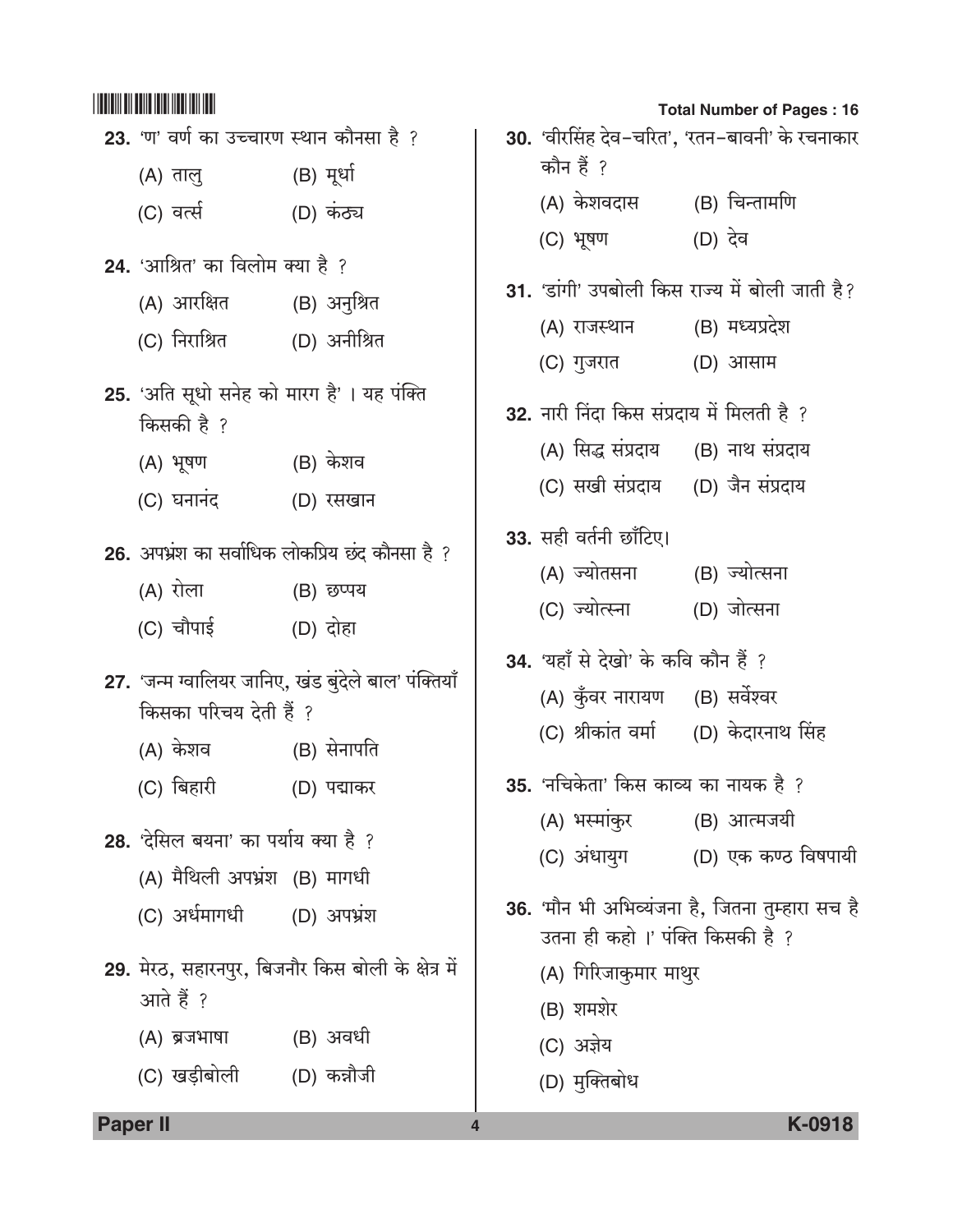- 37. 'कोहरे' किसका उपन्यास है ? (A) कृष्णा सोबती (B) सुधा अरोड़ा (C) दीप्ति खंडेलवाल (D) मृणाल पांडे 38. 'रात में हारमोनियम' के कवि कौन हैं ? (A) कुमार कृष्ण (B) राजेश जोशी (C) अरुण कमल (D) उदय प्रकाश 39. 'रक्तबीज' कहानी संग्रह के लेखक कौन हैं ? (A) ओमप्रकाश वाल्मीकि (B) दयानंद बटोही (C) मोहनदास नैमिशराय (D) सत्य प्रकाश 40. 'तोड़ दो यह क्षितिज मैं भी देख लूँ उस ओर क्या है ?' पंक्ति किसकी है ? (A) सुमित्रानंदन पंत (B) जयशंकर प्रसाद (C) महादेवी वर्मा (D) निराला 41. 'वयं रक्षा मः' किसकी रचना है ? (A) विश्वंभरनाथ शर्मा 'कौशिक' (B) रामकुमार वर्मा (C) शिवपूजन सहाय (D) चतुरसेन शास्त्री 42. 'जो घनीभूत पीडा थी, मस्तक में स्मृति सी छाई।' पंक्ति किस रचना की है ? (A) यशोधरा (B) आँसू
	- $(D)$  गुंजन (C) प्रियप्रवास

#### **Total Number of Pages: 16**

- 43. 'अद्भुत लाश' के रचनाकार कौन है ?
	- (A) बालकृष्ण भट्ट
	- (B) किशोरीलाल गोस्वामी
	- (C) गोपालराम गहमरी
	- (D) लज्जाराम शर्मा
- 44. 'चना जोर गरम' किस कवि की रचना है ?
	- (A) मुक्तिबोध (B) शमशेर
	- (C) नरेंद्र शर्मा (D) नागार्जुन
- 45. 'सेल्मा' किस उपन्यास का पात्र है ?
	- (A) शेखर एक जीवनी
	- (B) नदी के द्वीप
	- (C) अपने अपने अजनबी
	- (D) जिप्सी
- 46. त्रिवेणी उपन्यास के रचनाकार कौन हैं ?
	- (A) किशोरीलाल गोस्वामी
	- (B) गोपालराम गहमरी
	- (C) लज्जाराम शर्मा
	- (D) ठाकुर जगन्मोहनसिंह
- 47. 'नारी शरीर देवमंदिर की भांति पवित्र हैं' यह कथन किस उपन्यास में से है ?
	- (A) निर्मला
	- (B) सेवासदन
	- (C) वैशाली की नगरवधू
	- (D) बाणभट्ट की आत्मकथा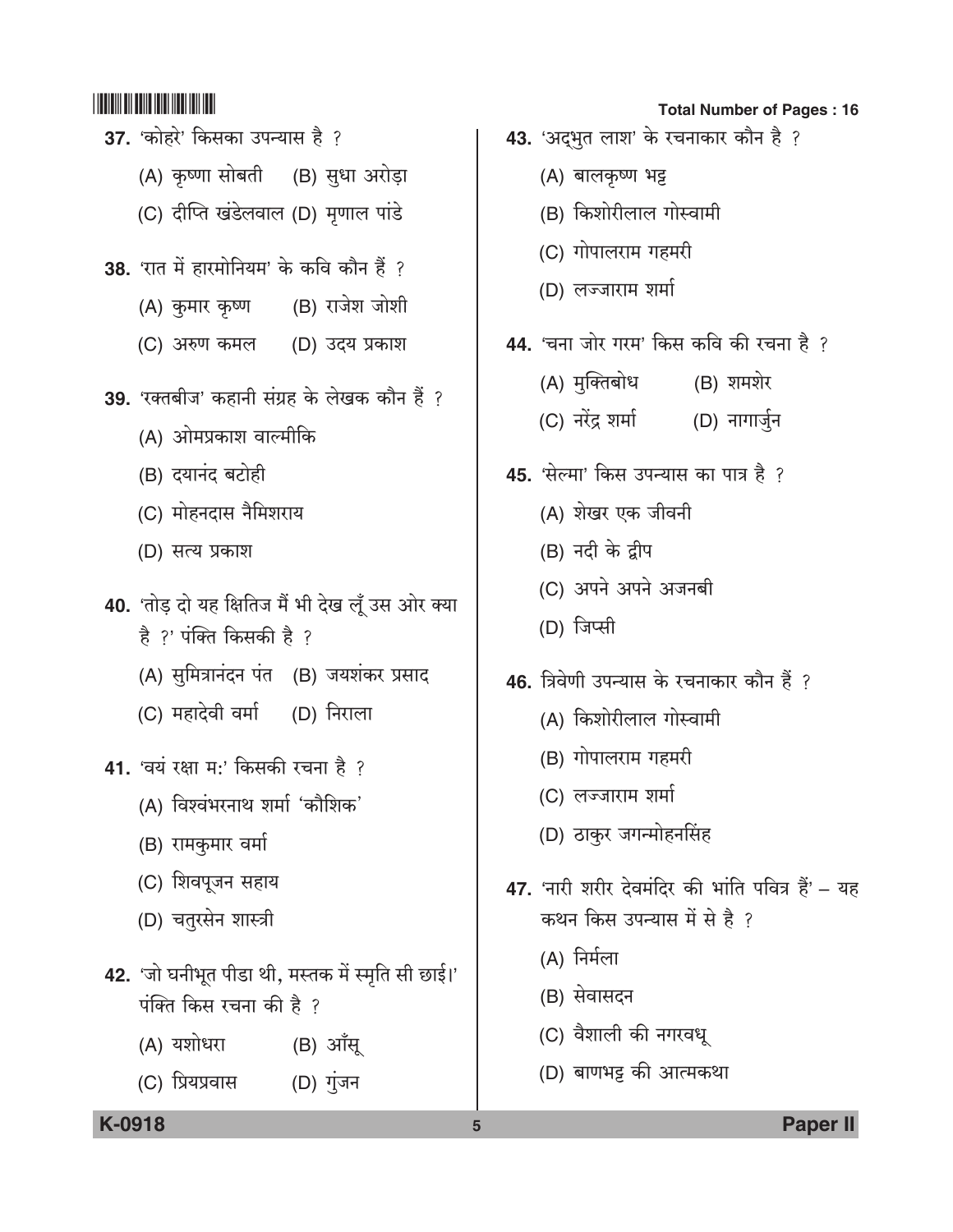- 48. 'नींद के बादल' किस कवि का काव्य संग्रह है ?
	- (A) शिवमंगल सिंह 'सुमन'
	- (B) त्रिलोचन
	- (C) नागार्जुन
	- (D) केदारनाथ अग्रवाल
- 49. 'महुआचरित' उपन्यास के लेखक कौन हैं ?
	- (A) शेखर जोशी (B) काशीनाथ सिंह
	- (C) अखिलेश (D) संजीव
- 50. जबलपुर से प्रकाशित होनेवाली 'शारदा' पत्रिका में 'छायावाद' नाम से किसका लेख प्रकाशित हुआ था ?
	- (B) रामनरेश त्रिपाठी (A) प्रसाद
	- (C) मुकुटधर पाण्डेय (D) गोपालशरण सिंह
- 51. प्रकाशन वर्ष के अनुसार 'नरेश मेहता' के उपन्यासों का सही अनुसार है ?
	- (A) डूबते मस्तुल; यह पथ बंधु था; दो एकांत; नदी यशस्वी है
	- (B) नदी यशस्वी है; यह पथ बंधु था; डूबते मस्तुल
	- (C) दो एकांत; नदी यशस्वी है, यह पथ बंध् था, डूबते मस्तुल
	- (D) यह पथ बंधु था; दो एकांत; डूबते मस्तुल, नदी यशस्वी है

#### **Total Number of Pages: 16**

- 52. रीतिकाल के आचार्य 'अमीरदास' के ग्रंथों का सही कालक्रम है
	- (A) शेरसिंह प्रकाश; ब्रजविलास सतसर्ह; वृत्त चंद्रोदय: सभा मंडल
	- (B) सभा मंडल; वृत्त चन्द्रोदय; ब्रजविलास सतसर्ह; शेरसिंह प्रकाश
	- (C) वृत्त चंद्रोदय, सभा मंडल; शेरसिंह प्रकाश; ब्रजविलास सतसर्ह
	- (D) ब्रजविलास सतसर्ह; वृत्त चंद्रोदय; सभा मंडल, शेरसिंह प्रकाश
- 53. प्रकाशन वर्ष के अनुसार 'अरुण कमल' की कृतियों का सही क्रम है
	- (A) पुतली में संसार; नए इलाके में; सबूत; अपनी केवल धार
	- (B) नए इलाके में, सबूत; अपनी केवल धार; पुतली में संसार
	- (C) सबूत; अपनी केवल धार; नए इलाके में; पुतली में संसार
	- (D) अपनी केवल धार; सबूत; नए इलाके में; पुतली में संसार
- 54. प्रकाशन वर्ष के अनुसार निम्नलिखित कवियों की कृतियों का सही कालक्रम है
	- (A) उमंग, रेणुका, मधुकण, शूल फूल
	- (B) रेणुका, मधुकण, शूल फूल, उमंग
	- (C) शूल फूल, मधुकण, रेणुका, उमंग
	- (D) मधुकण, उमंग, शूल फूल, रेणुका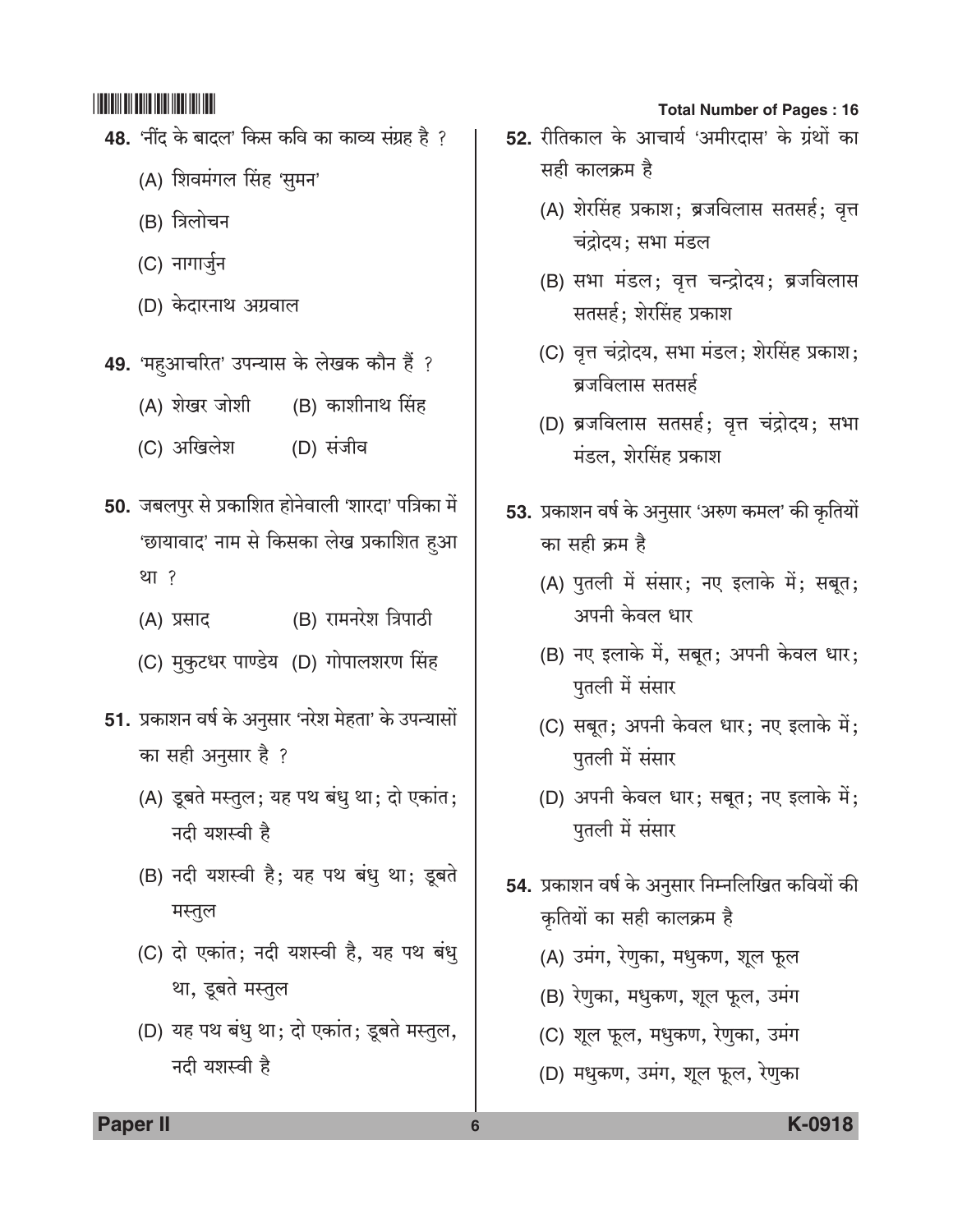- 55. प्रकाशन वर्ष के अनुसार नाटकों का सही कालक्रम है
	- (A) कंसवध, सुदामा, रामवनयात्रा, श्रीदामा
	- (B) श्रीदामा, सुदामा, कंसवध, रामवनयात्रा
	- (C) सुदामा, रामवनयात्रा, श्रीदामा, कंसवध
	- (D) रामवनयात्रा, सुदामा, श्रीदामा, कंसवध
- 56. प्रकाशन वर्ष के अनुसार 'बेचन शर्मा उग्र' की कहानियों का सही कालक्रम है
	- (A) बलात्कार, इन्द्रधनुष, शैतान मंडली, चिन्गारियाँ
	- (B) चिन्गारियाँ, इन्द्रधनुष, बलात्कार, शैतान मंडली
	- (C) शैतान मंडली, चिन्गारियाँ, इन्द्रधनुष, बलात्कार
	- (D) चिन्गारियाँ, शैतान मंडली, इन्द्रधनुष, बलात्कार
- 57. प्रकाशन वर्ष के अनुसार 'संजीव' के उपन्यासों का सही कालक्रम है
	- (A) जंगल जहाँ से शुरु होता है, पाँव तले की धूप, धार, सर्कस
	- (B) पाँव तले की धूप, धार, सर्कस, जंगल जहाँ से शुरु होता है
	- (C) सर्कस, धार, पाँव तले की धूप, जंगल जहाँ से शुरु होता है
	- (D) पाँव तले की धूप, सर्कस, जंगल जहाँ से शुरु होता है, धार

#### **Total Number of Pages: 16**

- 58. नाटक के कथा विकास के अनुसार कार्यावस्था तथा अर्थ प्रकृतियों को मिलानेवाली संधियों का सही क्रम है
	- (A) विमर्श, गर्भ, प्रतिमुख, मुख
	- (B) गर्भ, प्रतिमुख, मुख, विमर्श
	- (C) प्रतिमुख, गर्भ, विमर्श, मुख
	- (D) मुख, प्रतिमुख, गर्भ, विमर्श
- 59. प्रकाशन वर्ष के अनुसार पत्रिकाओं का सही कालक्रम है
	- (A) सुदर्शन, इन्दु, देवनागर, मनोरंजन
	- (B) मनोरंजन, देवनागर, इन्दु, सुदर्शन
	- (C) इन्दु, सुदर्शन, मनोरंजन, देवनागर
	- (D) मनोरंजन, इन्द, देवनागर, सुदर्शन
- 60. प्रकाशन वर्ष के अनुसार कुबेरनाथ राय के निबंधों का सही कालक्रम है
	- (A) त्रेता का बृहत साँस, दृष्टि अभिसार, किरात नदी में चंद्रमुख, मन पवन की नौका
	- (B) दृष्टि अभिसार, मन पवन की नौका, त्रेता का बृहत साँस, किरात नदी में चंद्रमुख
	- (C) मन पवन की नौका, किरात नदी में चंद्रमुख, दृष्टि अभिसार, त्रेता का बृहत साँस
	- (D) किरात नदी में चंद्रमुख, दृष्टि अभिसार, मन पवन की नौका, त्रेता का बृहत साँस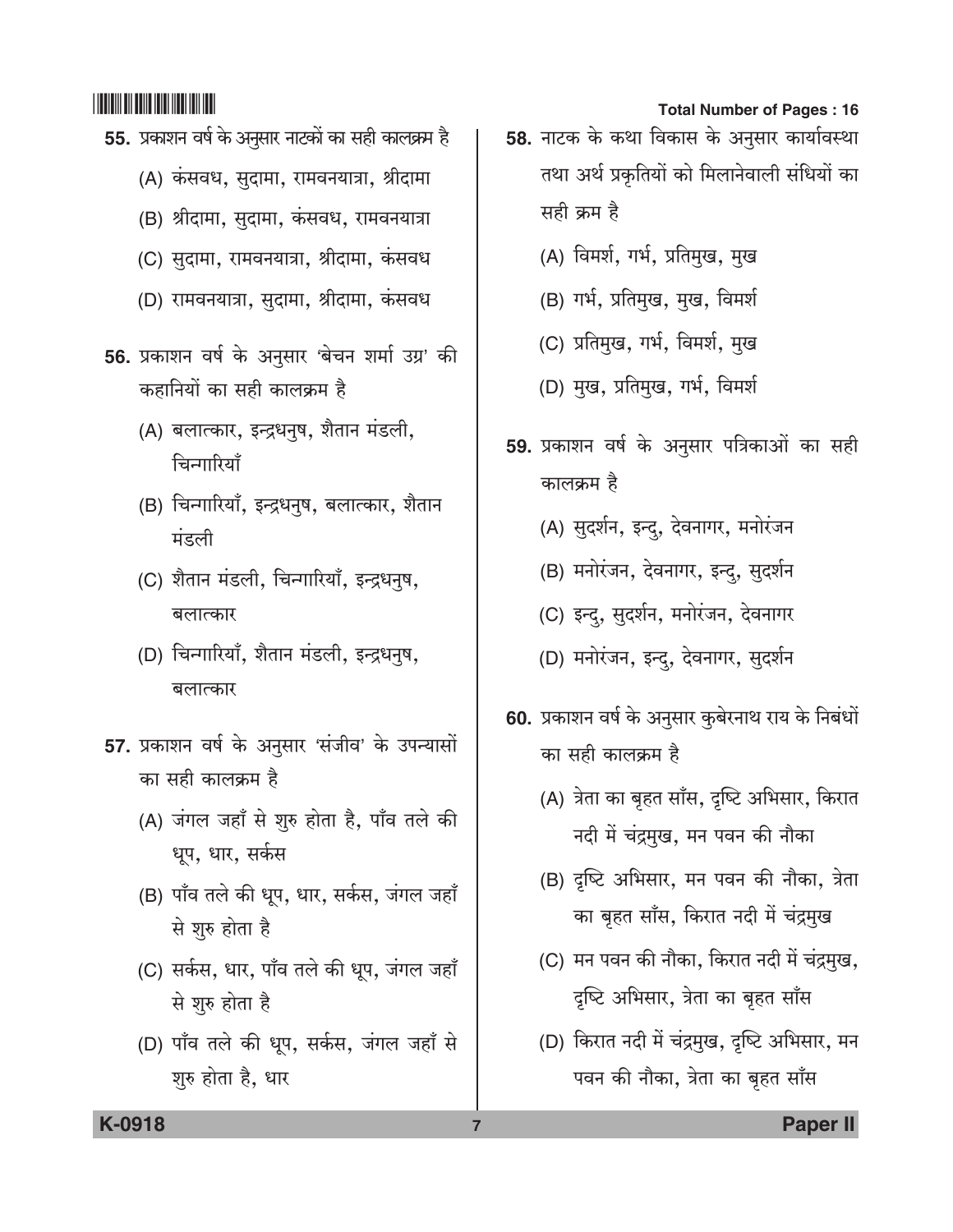- 61. प्रकाशन वर्ष के अनुसार 'नामवरसिंह' के समीक्षात्मक ग्रंथों का सही कालक्रम है
	- (A) दसरी परंपरा की खोज, कविता के नये प्रतिमान. कहानी-नई कहानी. इतिहास और आलोचना
	- (B) कविता के नये प्रतिमान, कहानी-नई कहानी, इतिहास और आलोचना, दुसरी परंपरा की खोज
	- (C) कहानी-नई कहानी, दुसरी परंपरा की खोज, कविता के नये प्रतिमान. इतिहास और आलोचना
	- (D) इतिहास और आलोचना, कहानी-नई कहानी, कविता के नये प्रतिमान, दूसरी परंपरा की खोज
- 62. प्रकाशन वर्ष के अनुसार संस्मरणों का सही कालक्रम है,
	- (A) अंतिम अध्याय, रेखा और संस्मरण, व्यक्तित्व की झँकियाँ, कुछ ख्वाबों में कुछ खयालों में
	- (B) व्यक्तित्व की झँकियाँ, रेखा और संस्मरण, कुछ ख्वाबों में कुछ खयालों में, अंतिम अध्याय
	- (C) कुछ ख्वाबों में कुछ खयालों में, व्यक्तित्व की झँकियाँ, रेखा और संस्मरण, अंतिम अध्याय
	- (D) व्यक्तित्व की झॅंकियाँ, अंतिम अध्याय, रेखा और संस्मरण, कुछ ख्वाबों में कुछ खयालों में

#### **Total Number of Pages: 16**

- 63. प्रकाशन वर्ष के अनुसार जीवनियों का सही कालक्रम है
	- (A) अपनी कहानी, अरुणालय, आधे सफर की पूरी कहानी, जहाँ मैं खडा हँ
	- (B) जहाँ मैं खडा हूँ, आधे सफर की पूरी कहानी, अपनी कहानी, अरुणालय
	- (C) आधे सफर की पूरी कहानी, अरुणालय, जहाँ मैं खडा हूँ, अपनी कहानी
	- (D) अपनी कहानी, आधे सफर की पूरी कहानी, अरुणालय, जहाँ मैं खडा हँ
- 64. प्रकाशन वर्ष के अनुसार यात्रा वृत्तांतों का सही कालक्रम है
	- (A) किन्नर देश में, आखरी चट्टान तक, गोरी नजरों में हम, अरे यायावर रहेगा याद
	- (B) आखरी चट्टान तक, अरे यायावर रहेगा याद, किन्नर देश में, गोरी नजरों में हम
	- (C) किन्नर देश में, अरे यायावर रहेगा याद, गोरी नजरों में हम, आखरी चट्टान तक
	- (D) गोरी नजरों में हम, किन्नर देश में, आखरी चट्टान तक, अरे यायावर रहेगा याद
- 65. प्रकाशन वर्ष के अनुसार आत्मकथाओं का सही कालक्रम है
	- (A) कितनी धूप में कितनी बार, अंतहीन की तलाश, कहाँ तक कहें युगों की बात, जोखिम
	- (B) अंतहीन की तलाश, जोखिम, कहाँ तक कहें युगों की बात, कितनी धूप में कितनी बार
	- (C) कहाँ तक कहें युगों की बात, अंतहीन की तलाश, जोखिम, कितनी धूप में कितनी बार
	- (D) जोखिम, कहाँ तक कहें युगों की बात, कितनी धूप में कितनी बार, अंतहीन की तलाश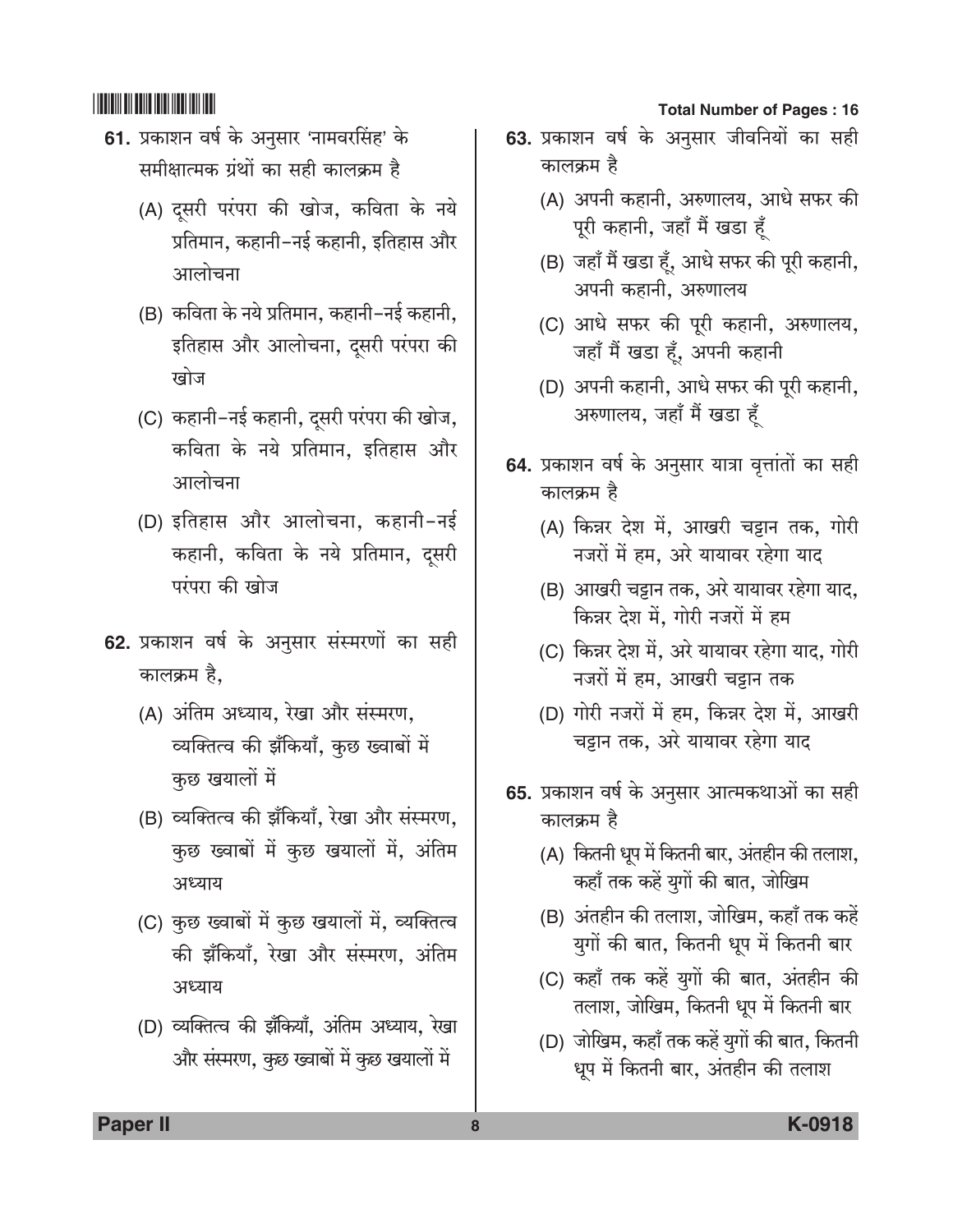|        |                                 |                          |                                                      |                                                 |                            |                                                |                                                        |           |            |                              |                       |              |                | <b>Total Number of Pages: 16</b>                                                                 |
|--------|---------------------------------|--------------------------|------------------------------------------------------|-------------------------------------------------|----------------------------|------------------------------------------------|--------------------------------------------------------|-----------|------------|------------------------------|-----------------------|--------------|----------------|--------------------------------------------------------------------------------------------------|
|        |                                 |                          | सुमेलित कीजिए ।                                      |                                                 |                            | 66. निम्नलिखित उक्तियों को उनके लेखकों के साथ  | 68. निम्नलिखित ग्रंथ और ग्रंथकारों का सुमेलन<br>कीजिए। |           |            |                              |                       |              |                |                                                                                                  |
|        |                                 | काव्य है।                | a. सर्वोत्तम शब्दों का<br>सर्वोत्तम विधान            |                                                 |                            | i. विल् <b>सन</b>                              |                                                        |           |            |                              |                       |              |                | a. प्रगतिवाद पुनर्मूल्यांकन <b>ा. रामविलास शर्मा</b><br>b. प्रगतिशील साहित्य     ii. हंसराज रहबर |
|        |                                 |                          | b. कविता अपने<br>मूल रूप में जीवन<br>की आलोचना है।   |                                                 |                            | ii. वर्डस् <b>वर्थ</b>                         |                                                        |           |            | की समस्याएँ<br>की जिम्मेदारी | c. प्रगतिशील साहित्य  |              |                | iii. शिवकुमार मिश्र                                                                              |
|        |                                 |                          | c. कविता प्रबल<br>अनुभूतियों का<br>स्पष्ट उद्रेक है। |                                                 |                            | iii. मैथ्यु आर्नल्ड                            |                                                        |           |            | समांतर साहित्य               | d. प्रगतिवाद और       |              | iv. मार्कण्डेय |                                                                                                  |
|        |                                 |                          | d. अनुभूतियों से<br>रंजित बुद्धि का                  |                                                 |                            | iv. कालरिज                                     |                                                        | कूट :     |            |                              |                       |              |                | v. रेखा अवस्थी                                                                                   |
|        |                                 | व्यापार ही<br>काव्य है । |                                                      |                                                 |                            |                                                |                                                        |           | a          | $\mathbf b$<br>iv            | $\mathbf c$<br>ii.    | d<br>j.      |                |                                                                                                  |
|        | कूट :                           |                          |                                                      |                                                 |                            | v. हडसन                                        |                                                        | $(A)$ iii | $(B)$ i    | iii                          | ii.                   | iv           |                |                                                                                                  |
|        |                                 | a                        | $\mathbf b$                                          | $\mathbf c$                                     | d                          |                                                |                                                        |           | $(C)$ ii i |                              | iv                    | $\mathsf{V}$ |                |                                                                                                  |
|        | $(A)$ v                         |                          | $\mathbf{i}$                                         | iii                                             | iv                         |                                                |                                                        | $(D)$ v   |            | iii                          | $\pm$ i.              | iv           |                |                                                                                                  |
|        | $(B)$ ii<br>$(C)$ iv<br>$(D)$ i |                          | iv<br>iii.<br>Ϊİ                                     | ${\sf V}$<br>$\overline{\phantom{a}}$ ii<br>iii | iii<br>$\blacksquare$<br>v |                                                |                                                        |           |            |                              | के साथ सुमेलन कीजिए । |              |                | 69. निम्नलिखित नारी पात्रों का उनसे संबधित नाटक                                                  |
|        |                                 |                          |                                                      |                                                 |                            | 67. निम्नलिखित नाट्यवृत्ति का रस के साथ सुमेलन |                                                        |           |            |                              |                       |              |                | a. शर्मिष्ठा           i. आषाढ का एक दिन                                                         |
|        | कीजिए।                          |                          |                                                      |                                                 |                            |                                                |                                                        |           | b. मल्लिका |                              | ii. पहला राजा         |              |                |                                                                                                  |
|        |                                 | a. भारती                 |                                                      |                                                 |                            | i. श्रृंगार; हास्य                             |                                                        |           | c. उर्वी   |                              |                       | iii. द्रौपदी |                |                                                                                                  |
|        |                                 | b. सात्वति               |                                                      |                                                 |                            | ii. करुण; अद्भुत                               |                                                        |           | d. सुरेखा  |                              |                       | iv. देहान्तर |                |                                                                                                  |
|        |                                 | c. कौशिकी                |                                                      |                                                 |                            | iii. वीर; रौद्र                                |                                                        |           |            |                              |                       | v. माधवी     |                |                                                                                                  |
|        |                                 | d. आरभटी                 |                                                      |                                                 |                            | iv. श्रृंगार, करुण<br>v. वीभत्स; भयानक         |                                                        | कूट :     |            |                              |                       |              |                |                                                                                                  |
|        | कूट :                           |                          |                                                      |                                                 |                            |                                                |                                                        |           | a          | b                            | C                     | d            |                |                                                                                                  |
|        |                                 | $\mathbf a$              | $\mathbf b$                                          | $\mathbf c$                                     | d                          |                                                |                                                        | $(A)$ iv  |            | j.                           | ii.                   | iij          |                |                                                                                                  |
|        | $(A)$ v                         |                          | ii.                                                  | iii                                             | iv                         |                                                |                                                        | $(B)$ ii  |            | iii                          | $\sf V$               | iv           |                |                                                                                                  |
|        | $(B)$ ii                        |                          | iii                                                  | j.                                              | ${\sf V}$                  |                                                |                                                        | $(C)$ i   |            | ii                           | iv                    | $\sf V$      |                |                                                                                                  |
|        | $(C)$ iv<br>$(D)$ i             |                          | ii.<br>iv                                            | $\mathsf{V}$<br>ii.                             | iii<br>$\sf V$             |                                                |                                                        | $(D)$ iv  |            | $\mathsf{V}$                 | ii                    | İ            |                |                                                                                                  |
| K-0918 |                                 |                          |                                                      |                                                 |                            |                                                | 9                                                      |           |            |                              |                       |              |                | <b>Paper II</b>                                                                                  |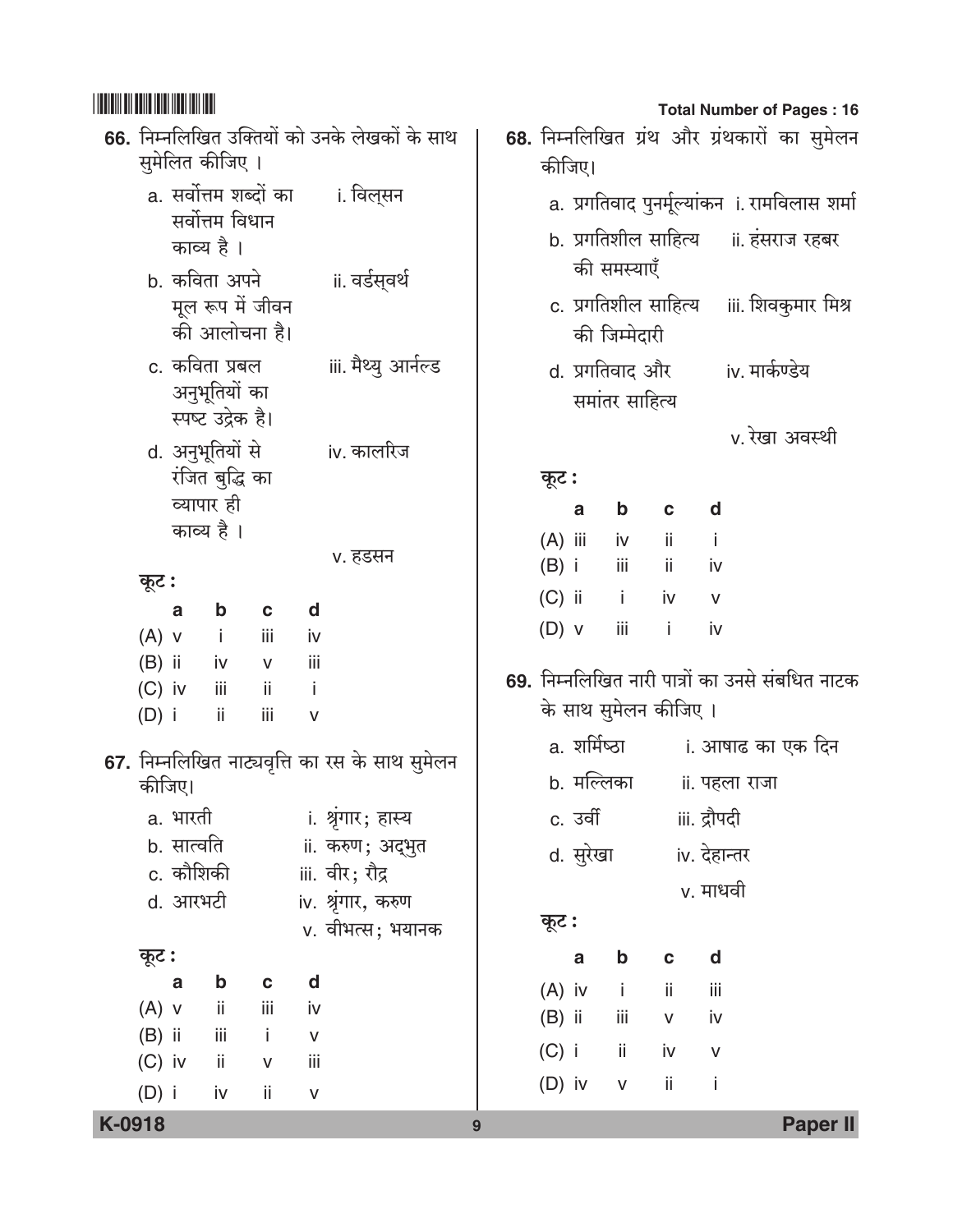|                                                                   | कीजिए ।                     |              |                   | 70. निम्नलिखित ग्रंथ और ग्रंथकारों का सुमेलन       |  |  |  |  |
|-------------------------------------------------------------------|-----------------------------|--------------|-------------------|----------------------------------------------------|--|--|--|--|
|                                                                   |                             |              |                   | a. साहित्यशास्त्र     ।. डॉ. देवराज उपाध्याय       |  |  |  |  |
|                                                                   |                             |              |                   | b. काव्यशास्त्र        ii. सीताराम चतुर्वेदी       |  |  |  |  |
|                                                                   |                             |              |                   | c. समीक्षाशास्त्र iii. भगीरथ मिश्र                 |  |  |  |  |
|                                                                   | d. रोमांटिक                 |              |                   |                                                    |  |  |  |  |
|                                                                   |                             |              |                   | साहित्यशास्त्र iv. गुलाबराय                        |  |  |  |  |
|                                                                   |                             |              |                   | v. रामकुमार वर्मा                                  |  |  |  |  |
| कूट :                                                             |                             |              |                   |                                                    |  |  |  |  |
|                                                                   |                             |              | a b c d           |                                                    |  |  |  |  |
|                                                                   |                             |              | (A) iii iv i v    |                                                    |  |  |  |  |
|                                                                   |                             |              | $(B)$ v iii ii i  |                                                    |  |  |  |  |
|                                                                   |                             |              | (C) i ii iv iii   |                                                    |  |  |  |  |
|                                                                   |                             |              | (D) iv $i$ ii $v$ |                                                    |  |  |  |  |
| 71. निम्नलिखित पत्रिकाओं का उनके संपादकों के<br>साथ सुमेलन कीजिए। |                             |              |                   |                                                    |  |  |  |  |
|                                                                   |                             |              |                   |                                                    |  |  |  |  |
|                                                                   |                             |              |                   | a. पूर्वग्रह             i. विश्वनाथ प्रसाद तिवारी |  |  |  |  |
|                                                                   |                             |              |                   | b. पहल ii. अशोक बाजपेयी                            |  |  |  |  |
|                                                                   |                             |              |                   | c. दस्तावेज़ iii. महीप सिंह                        |  |  |  |  |
|                                                                   | d. संचेतना                  |              |                   | iv. विजय गुप्त                                     |  |  |  |  |
|                                                                   |                             |              |                   | v. ज्ञानरंजन                                       |  |  |  |  |
| कूट :                                                             |                             |              |                   |                                                    |  |  |  |  |
|                                                                   | a                           | $\mathbf b$  | $\mathbf c$       | d                                                  |  |  |  |  |
| $(A)$ ii                                                          |                             | $\mathsf{V}$ | -i                | iii                                                |  |  |  |  |
| $(B)$ iii                                                         | $\overline{\phantom{a}}$ ii |              | iv<br>${\sf V}$   |                                                    |  |  |  |  |
|                                                                   | (C) iv iii                  |              | ii                | $\mathsf{V}$                                       |  |  |  |  |

|       |               |                               |             |                                | <b>Total Number of Pages: 16</b>                 |  |  |  |  |
|-------|---------------|-------------------------------|-------------|--------------------------------|--------------------------------------------------|--|--|--|--|
|       |               |                               |             |                                | 72. निम्नलिखित कृतियों का कृतिकारों के साथ       |  |  |  |  |
|       | सुमेलन कीजिए। |                               |             |                                |                                                  |  |  |  |  |
|       |               |                               |             |                                | a. दिल्ली का दलाल  i. भगवतीचरण वर्मा             |  |  |  |  |
|       |               |                               |             | b. गुनाहों का देवता ाां. यशपाल |                                                  |  |  |  |  |
|       | c. अन्तराल    |                               |             |                                | iii. पांडेय बेचन शर्मा 'उग्र'                    |  |  |  |  |
|       |               |                               |             |                                | d. दादा कामरेड       iv. मोहन राकेश              |  |  |  |  |
|       |               |                               |             |                                | v. धर्मवीर भारती                                 |  |  |  |  |
| कूट : |               |                               |             |                                |                                                  |  |  |  |  |
|       |               | a b c d                       |             |                                |                                                  |  |  |  |  |
|       |               | $(A)$ i iii v iv              |             |                                |                                                  |  |  |  |  |
|       |               | (B) iv ii i iii               |             |                                |                                                  |  |  |  |  |
|       |               | (C) iii v iv ii               |             |                                |                                                  |  |  |  |  |
|       |               | $(D)$ v i iii iv              |             |                                |                                                  |  |  |  |  |
|       |               |                               |             |                                | 73. निम्नलिखित सिद्धान्तों का उनके संस्थापकों के |  |  |  |  |
|       |               | साथ सुमेलन कीजिए।             |             |                                |                                                  |  |  |  |  |
|       |               |                               |             |                                | a. विरेचन सिद्धान्त   ।. कीर्केगार्द             |  |  |  |  |
|       |               | b. निर्वेयक्तिकता वां. क्रोचे |             |                                |                                                  |  |  |  |  |
|       |               | का सिद्धान्त                  |             |                                |                                                  |  |  |  |  |
|       |               |                               |             |                                | c. अस्तित्ववाद     iii. अरस्तु                   |  |  |  |  |
|       |               | d. अभिव्यंजनावाद iv. रूसो     |             |                                |                                                  |  |  |  |  |
|       |               |                               |             |                                | v. इलियट                                         |  |  |  |  |
| कूट : |               |                               |             |                                |                                                  |  |  |  |  |
|       | a             | $\mathbf b$                   | $\mathbf c$ | d                              |                                                  |  |  |  |  |
|       |               | $(A)$ v ii iv                 |             | iii                            |                                                  |  |  |  |  |
|       |               | $(B)$ iii $V$ i               |             | ji                             |                                                  |  |  |  |  |
|       |               | $(C)$ ii iv                   | ΪİΪ         | $\blacksquare$                 |                                                  |  |  |  |  |
|       | $(D)$ v       | iij                           | ii          | iv                             |                                                  |  |  |  |  |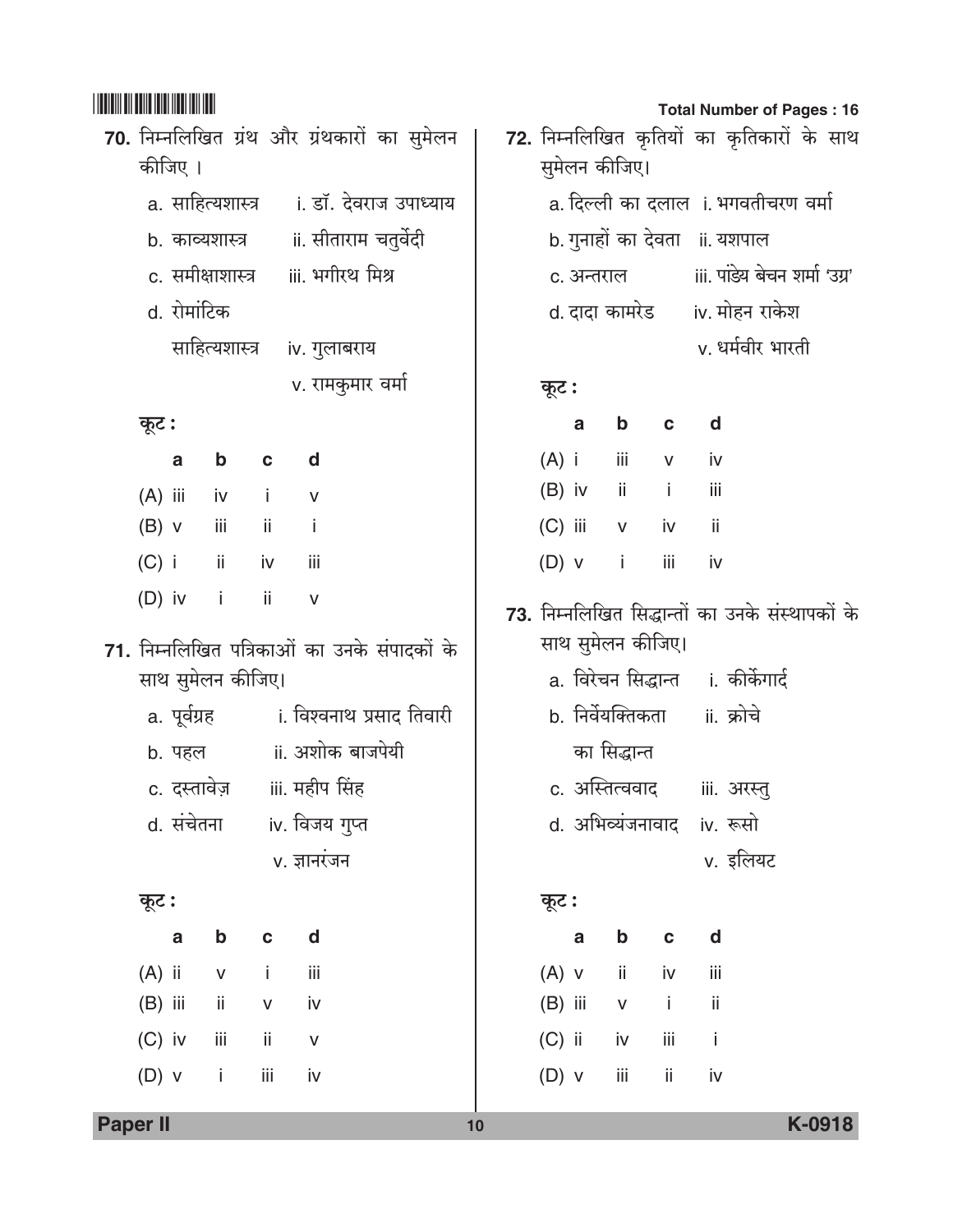| 74. निम्नलिखित पद का छंद के साथ सुमेलन                                                                                                                                                                                                                       | 76. लक्षणों के अनुस                                                           |
|--------------------------------------------------------------------------------------------------------------------------------------------------------------------------------------------------------------------------------------------------------------|-------------------------------------------------------------------------------|
| कीजिए।<br>a. जब मैं था हरि नाहि<br>अब हरि है मैं नाहि<br>i. सवैया                                                                                                                                                                                            | a. लोकमर्यादा<br>विरुद्ध वर्ण                                                 |
| b. राम को रूप निहारत जानकी<br>कंकन के नग की परछाही ।<br>ii. कवित्त                                                                                                                                                                                           | b. प्रस्तुत द्वारा<br>अप्रस्तुत बं                                            |
| c. जानत है वह सिरजन हारा<br>जो कछु है मन मरम हमारा। iii. रूपमाला                                                                                                                                                                                             | c. कारण के 1<br>कार्य की उ                                                    |
| d. अधर लगै है आनि करि<br>के प्रयान<br>प्रान चाहत चलन                                                                                                                                                                                                         | d. उदाहरण प्र<br>अथवा दृष्ट                                                   |
| ये संदेसो<br>iv. चौपाई<br>ले सुजान को।                                                                                                                                                                                                                       | कूट :                                                                         |
| v. दोहा<br>कूट :                                                                                                                                                                                                                                             | $\mathbf b$<br>a                                                              |
| $\mathbf b$<br>d<br>C<br>a<br>$(A)$ ii<br>iii<br>j.<br>$\mathsf{V}$<br>$(B)$ iii<br>iv<br>$\overline{\phantom{a}}$ ii<br>V<br>$(C)$ iv<br>Ш<br>jj<br>$\mathsf{V}$<br>$(D)$ v<br>ii<br>j.<br>iv                                                               | $(A)$ ii<br>iii<br>$(B)$ iv<br>-i<br>$(C)$ v<br>iii<br>$(D)$ iii<br>ii        |
| 75. निम्नलिखित कृतियों का कृतिकारों के साथ<br>सुमेलन कीजिए।<br>a. सिद्ध साहित्य            ।. सरस्वती सहगल<br>b. नाथ और संत साहित्य ॥. धर्मवीर भारती<br>iii. डॉ. नागेन्द्रनाथ<br>c. नाथ संप्रदाय<br>उपाध्याय<br>d. गोरख दर्शन<br>iv. हजारीप्रसाद<br>द्विवेदी | 77. निम्नलिखित रस<br>कीजिए।<br>a. भयानक<br>b. रौद्र<br>c. अद्भुत<br>d. वीभत्स |
| v. राहुल                                                                                                                                                                                                                                                     |                                                                               |
| साकृत्यायन<br>कूट :                                                                                                                                                                                                                                          | कूट :<br>$\mathbf b$<br>a                                                     |
| d<br>b<br>C<br>a<br>$(A)$ iv<br>ii<br>J.<br>v<br>(B) iii<br>$i \vee$<br>$\sim$ i<br>ii<br>$(C)$ ii<br>$\blacksquare$<br>iv<br>$\mathsf{V}$<br>$(D)$ ii<br>iij<br>iv<br>Ť                                                                                     | $(A)$ iii<br>j<br>$\mathbf{i}$<br>$(B)$ v<br>$(C)$ ii<br>iij<br>$(D)$ i<br>iv |

**Total Number of Pages: 16** 

| सुमेलन    |         |          |                                        |               |                                      | 76. लक्षणों के अनुसार अलंकारों का सुमेलन कीजिए। |  |
|-----------|---------|----------|----------------------------------------|---------------|--------------------------------------|-------------------------------------------------|--|
| ाया       |         |          | विरुद्ध वर्णन                          |               | a. लोकमर्यादा के         i. निदर्शना |                                                 |  |
| वेत्त     |         |          | अप्रस्तुत बोध                          |               |                                      | b. प्रस्तुत द्वारा           ii. अतिशयोक्ति     |  |
| ग्माला    |         |          | कार्य की उत्पत्ति                      |               |                                      | c. कारण के बिना iii. समासोक्ति                  |  |
|           |         |          | अथवा दृष्टांतकरण                       |               |                                      | d. उदाहरण प्रदर्शन (iv. अर्थान्तरन्यास          |  |
| पाई<br>इा | कूट :   |          |                                        |               |                                      | v. विभावना                                      |  |
|           |         | a        | b c d                                  |               |                                      |                                                 |  |
|           |         |          | (A) ii iii v i                         |               |                                      |                                                 |  |
|           |         |          | (B) iv i ii v                          |               |                                      |                                                 |  |
|           |         |          | (C) v iii iv ii                        |               |                                      |                                                 |  |
|           |         |          | (D) iii ii iv v                        |               |                                      |                                                 |  |
| के साथ    |         |          |                                        |               |                                      | 77. निम्नलिखित रसों का देवताओं के साथ सुमेलन    |  |
| सहगल      | कीजिए।  |          |                                        |               |                                      |                                                 |  |
| भारती     |         |          | a. भयानक                               |               | ां. रुद्र                            |                                                 |  |
| न्द्रनाथ  |         | b. रौद्र |                                        |               | ii. महाकाल                           |                                                 |  |
| Ī.        |         |          | c. अद्भुत                              |               | iii. काल                             |                                                 |  |
| साद       |         |          | d. वीभत्स                              |               | iv. ब्रह्मा                          |                                                 |  |
|           |         |          |                                        |               | v. यम                                |                                                 |  |
| ायन       | कूट :   |          |                                        |               |                                      |                                                 |  |
|           |         | a        | $\mathbf b$<br>$\overline{\mathbf{C}}$ |               | $\mathbf d$                          |                                                 |  |
|           |         |          | $(A)$ iii i iv                         |               | Πi                                   |                                                 |  |
|           |         |          | $(B)$ v i                              | $\mathbf{ii}$ | iii                                  |                                                 |  |
|           |         |          | $(C)$ ii iii                           | iv            | $\mathsf{V}$                         |                                                 |  |
|           | $(D)$ i |          | iv                                     | V             | -ii                                  |                                                 |  |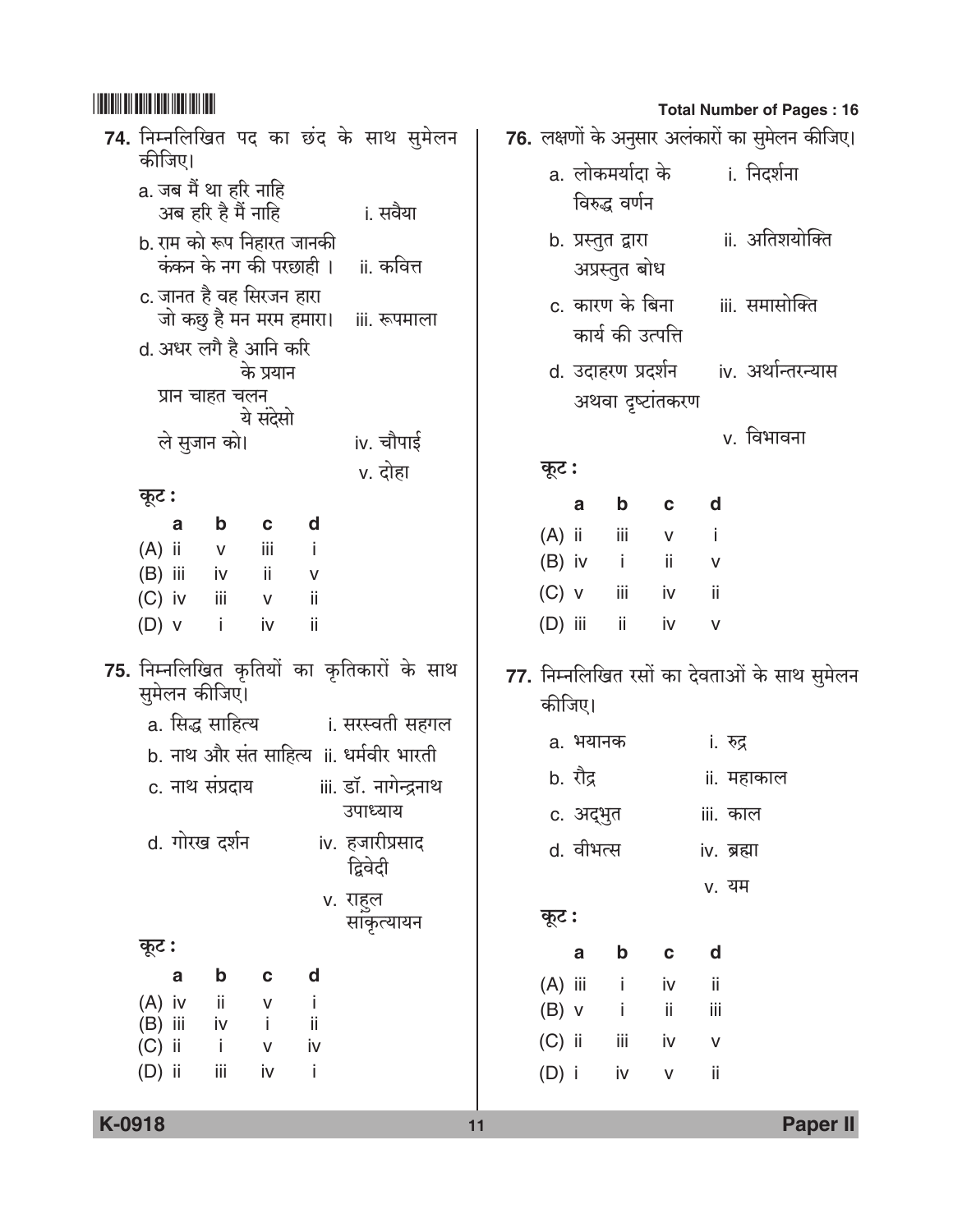| 78. कहानी और कहानीकार का सुमेलन कीजिए। |             |                               |              |              |                                           |  |  |  |  |
|----------------------------------------|-------------|-------------------------------|--------------|--------------|-------------------------------------------|--|--|--|--|
|                                        |             |                               |              |              | a. सीट नंबर छ:       i. निर्मल वर्मा      |  |  |  |  |
|                                        | b. ब्लैकहोल |                               |              |              | ii. कमल कुमार                             |  |  |  |  |
|                                        | c. पेपरवेट  |                               |              |              | iii. ममता कालिया                          |  |  |  |  |
|                                        | d. पासवर्ड  |                               |              |              | iv. गिरिराज किशोर                         |  |  |  |  |
|                                        |             |                               |              |              | v. संजीव                                  |  |  |  |  |
| कूट :                                  |             |                               |              |              |                                           |  |  |  |  |
|                                        |             | a b c d                       |              |              |                                           |  |  |  |  |
|                                        |             | $(A)$ v iv ii i               |              |              |                                           |  |  |  |  |
|                                        |             | (B) ii iii v                  |              |              |                                           |  |  |  |  |
|                                        |             | (C) iii v iv ii               |              |              |                                           |  |  |  |  |
|                                        |             | (D) iv ii v i                 |              |              |                                           |  |  |  |  |
|                                        |             |                               |              |              | 79. बोली और बोलीक्षेत्र का सुमेलन कीजिए । |  |  |  |  |
|                                        | a. बुंदेली  |                               |              |              | i. मिर्जापुर                              |  |  |  |  |
|                                        |             | b. भोजपुरी                    |              |              | ii. विलासपुर                              |  |  |  |  |
|                                        |             |                               |              |              | c. छत्तीसगढ़ी           iii. फर्रुखाबाद   |  |  |  |  |
|                                        | d. कन्नौजी  |                               |              |              | iv. मथुरा                                 |  |  |  |  |
|                                        |             |                               |              |              | v. जालौन                                  |  |  |  |  |
| कूट :                                  |             |                               |              |              |                                           |  |  |  |  |
|                                        | a           | b                             | $\mathbf{C}$ | d d          |                                           |  |  |  |  |
| $(A)$ v                                |             | $\mathbf{I}$ and $\mathbf{I}$ | ii -         | iii          |                                           |  |  |  |  |
|                                        |             | $(B)$ i ii iv                 |              | $\mathsf{V}$ |                                           |  |  |  |  |
|                                        |             | $(C)$ v iv ii                 |              | iii          |                                           |  |  |  |  |
|                                        |             | $(D)$ i iii iv                |              | ji           |                                           |  |  |  |  |
|                                        |             |                               |              |              |                                           |  |  |  |  |

#### **Total Number of Pages: 16**

|                                                                                                                                                                                                                                                                                                           |   |                                                     |                          | iii. जाग          |                                                                                                                                   |                                                                                                                                                                                                                                                                                                                 |  |  |
|-----------------------------------------------------------------------------------------------------------------------------------------------------------------------------------------------------------------------------------------------------------------------------------------------------------|---|-----------------------------------------------------|--------------------------|-------------------|-----------------------------------------------------------------------------------------------------------------------------------|-----------------------------------------------------------------------------------------------------------------------------------------------------------------------------------------------------------------------------------------------------------------------------------------------------------------|--|--|
|                                                                                                                                                                                                                                                                                                           |   |                                                     |                          | iv. काज           |                                                                                                                                   |                                                                                                                                                                                                                                                                                                                 |  |  |
|                                                                                                                                                                                                                                                                                                           |   |                                                     |                          |                   |                                                                                                                                   |                                                                                                                                                                                                                                                                                                                 |  |  |
|                                                                                                                                                                                                                                                                                                           |   |                                                     |                          |                   |                                                                                                                                   |                                                                                                                                                                                                                                                                                                                 |  |  |
|                                                                                                                                                                                                                                                                                                           | а |                                                     |                          |                   |                                                                                                                                   |                                                                                                                                                                                                                                                                                                                 |  |  |
|                                                                                                                                                                                                                                                                                                           |   |                                                     |                          |                   |                                                                                                                                   |                                                                                                                                                                                                                                                                                                                 |  |  |
|                                                                                                                                                                                                                                                                                                           |   |                                                     |                          |                   |                                                                                                                                   |                                                                                                                                                                                                                                                                                                                 |  |  |
|                                                                                                                                                                                                                                                                                                           |   |                                                     |                          |                   |                                                                                                                                   |                                                                                                                                                                                                                                                                                                                 |  |  |
|                                                                                                                                                                                                                                                                                                           |   |                                                     | $\vee$                   |                   |                                                                                                                                   |                                                                                                                                                                                                                                                                                                                 |  |  |
| 81. स्थापना (Assertion) (A) : मध्यकालीन<br>भक्ति–आंदोलन विशाल लोक जागरण का हिस्सा<br>रहा है ।<br>तर्क (Reason) (R) : इसकी जड़े जन सामान्य<br>के जीवन से असंबद्ध ईश्वर की आस्था में<br>सन्निहित रही।<br>(A) (A) और (R) दोनों गलत<br>(B) (A) और (R) दोनों सही<br>(C) (A) सही (R) गलत<br>(D) (A) गलत (R) सही |   |                                                     |                          |                   |                                                                                                                                   |                                                                                                                                                                                                                                                                                                                 |  |  |
| (C) (A) सही (R) गलत                                                                                                                                                                                                                                                                                       |   |                                                     |                          |                   |                                                                                                                                   |                                                                                                                                                                                                                                                                                                                 |  |  |
|                                                                                                                                                                                                                                                                                                           |   | a. यज्ञ<br>b. योधा<br>c. वीर्य<br>d. कार्य<br>कूट : | $(D)$ iv i<br>अमान्य है। | साथ सुमेलन कीजिए। | b c d<br>$(A)$ v i iii ii<br>(B) i ii iii iv<br>(C) iii i ii iv<br>$-$ ii<br>(A) (A) और (R) दोनों सही<br>(B) (A) और (R) दोनों गलत | 80. निम्नलिखित तत्सम शब्दों का तदभव शब्दों के<br>i. जोधा<br>ii. बीज<br>v. याग<br>82. स्थापना (Assertion) (A) : काव्य की<br>स्वतंत्र सत्ता, उसमें व्यक्ति चेतना का महत्व,<br>कल्पनातत्व की प्रधानता मान्य है ।<br>तर्क (Reason) (R) : प्रकृति के प्रति जिज्ञासा,<br>विस्मय और प्रेम का भाव तथा आनंदवादी उद्देश्य |  |  |

Paper II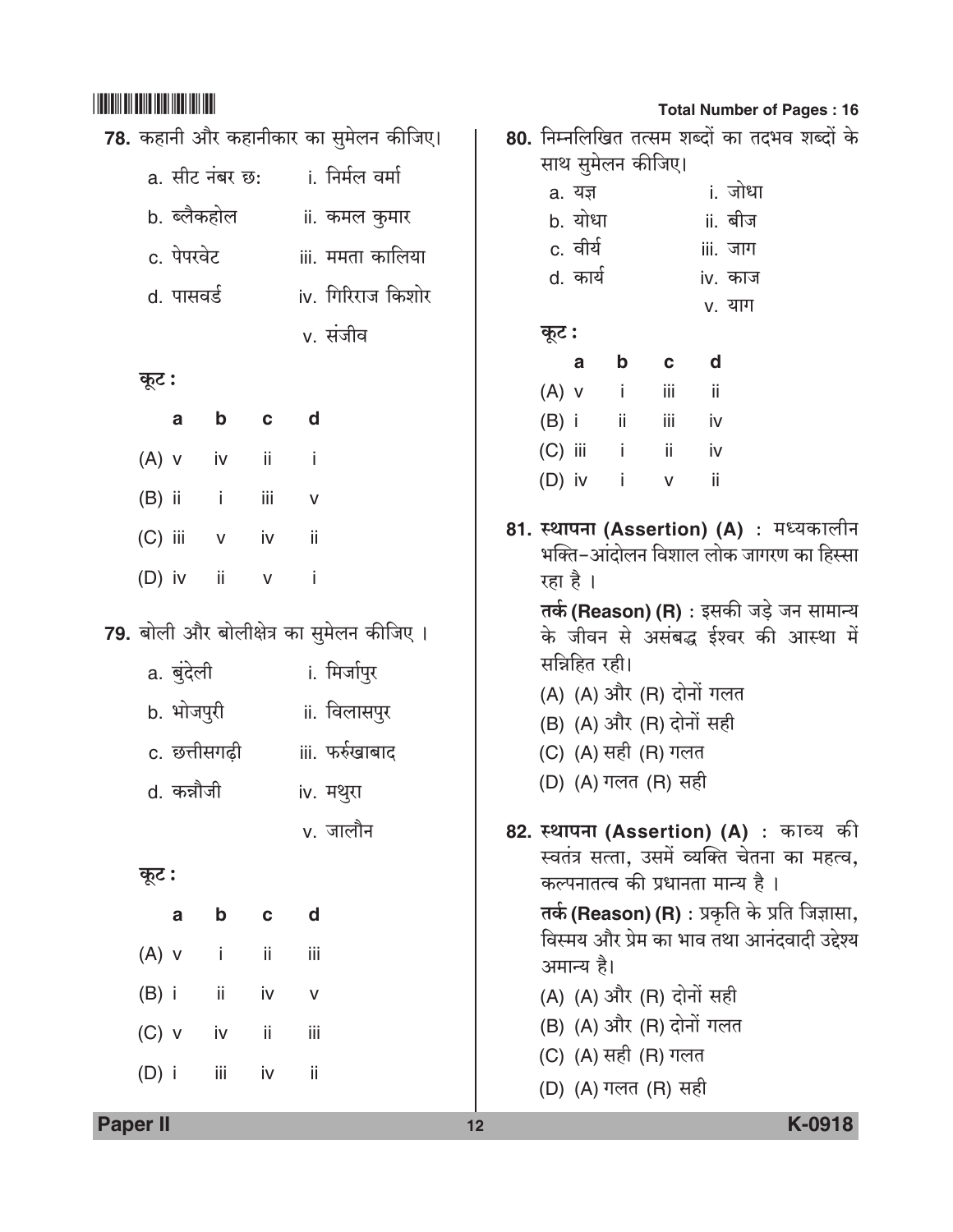83. स्थापना (Assertion) (A) : काव्य की उत्कृष्टता की परख मौलिकता के स्तर पर ही संभव है।

तर्क (Reason) (R) : काव्य की उत्कृष्टता का प्रमाण नायक का लोकमंगल की साधना में प्रवृत्त होना है।

- (A) (A) और (R) दोनों सही
- (B) (A) और (R) दोनों गलत
- (C) (A) सही (R) गलत
- (D) (A) गलत (R) सही
- 84. स्थापना (Assertion) (A) : इंद्रियों द्वारा होनेवाले वस्तुओं का बोध कल्पना द्वारा ही व्यवस्थित होता है।

तर्क(Reason) (R) : चूँकि कल्पना में अनुभूति को अभिव्यंजित करने की शक्ति अन्तर्निहित होती है।

- (A) (A) सही (R) गलत
- (B) (A) गलत (R) सही
- (C) (A) और (R) दोनों सही
- (D) (A) और (R) दोनों गलत
- 85. स्थापना (Assertion) (A) : कथोपकथन नाटक का प्राण तत्व है ।

तर्क (Reason) (R) : कथोपकथन द्वारा कियाव्यापार और चरित्रों की विशेषताओं का उद्घाटन असंभव है।

- (A) (A) सही (R) गलत
- (B) (A) गलत (R) सही
- (C) (A) गलत (R) गलत
- (D) (A) सही (R) सही

**Total Number of Pages: 16** 

86. स्थापना (Assertion) (A) : प्रकृति ही सर्जनशक्ति का मूल है।

> तर्क (Reason) (R) : चूँकि प्रकृति के सौंदर्य का मूल कला है।

- (A) (A) और (R) दोनों गलत
- (B) (A) और (R) दोनों सही
- (C) (A) सही (R) गलत
- (D) (A) गलत (R) सही
- 87. स्थापना (Assertion) (A) : आज के घोर व्यावसायिक यांत्रिक व्यवस्था में संवेदनशीलता और मानवीयता ही प्रतिरोधक शक्ति है।

तर्क (Reason) (R) : मेहनतकश इंसानों की अक्षय निधि उनकी संघर्षशीलता है।

- (A) (A) सही (R) सही
- (B) (A) गलत (R) गलत
- (C) (A) सही (R) गलत
- (D) (A) गलत (R) सही
- 88. स्थापना (Assertion) (A) : कविता में सादगी, ऐन्द्रियता और रागात्मकता पर बल दिया जाता है।

तर्क (Reason) (R) : कविता में कल्पना और भावना के माध्यम से जीवन की व्याख्या असंभव है।

- (A) (A) गलत (R) सही
- (B) (A) सही (R) गलत
- (C) (A) और (R) दोनों सही
- (D) (A) और (R) दोनों गलत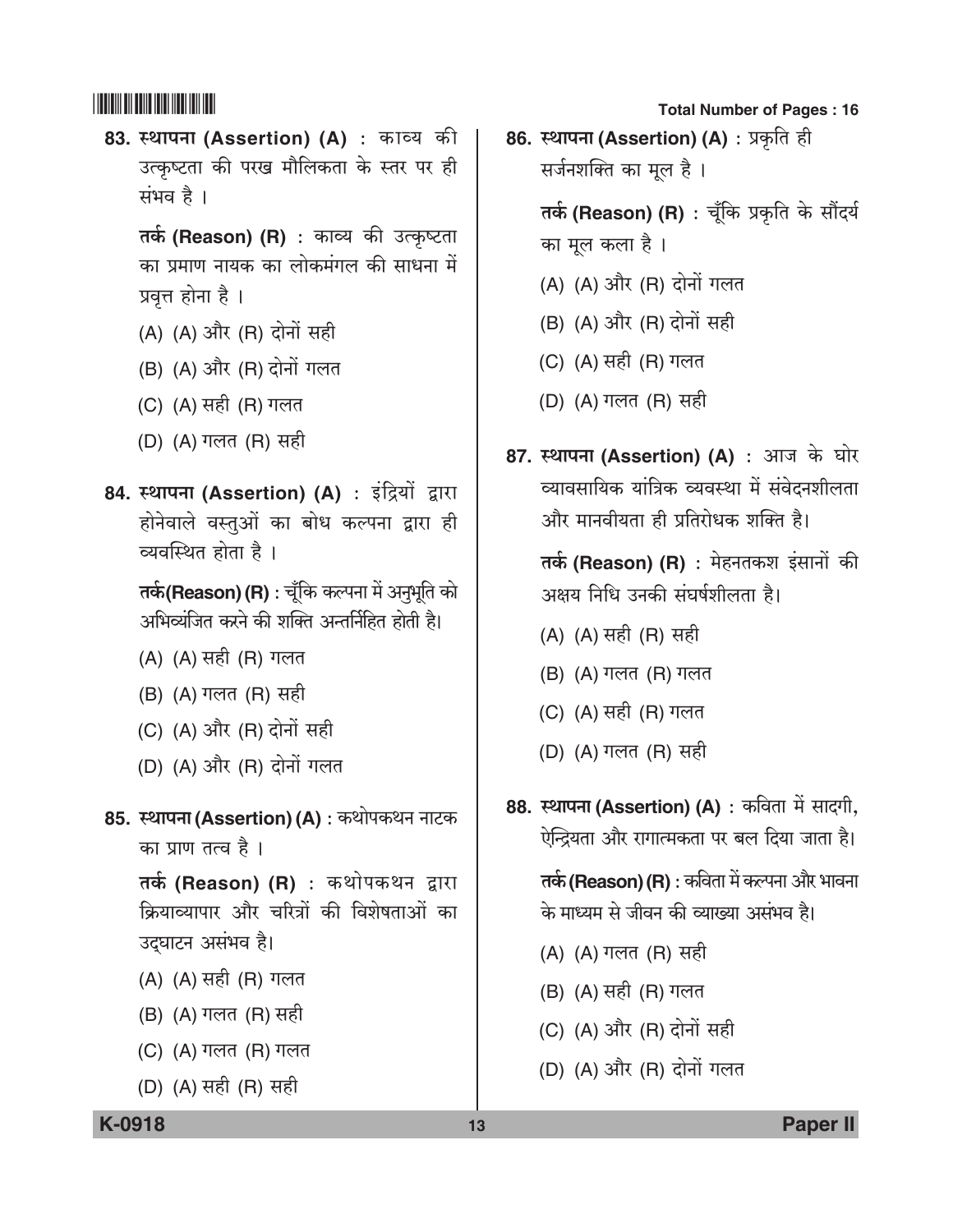89. स्थापना (Assertion) (A) : साहित्य की आलोचना खेमेबाजी और गुटबाजी का शिकार है। तर्क (Reason) (R) : साहित्यांदोलन के नेतृत्वकर्ताओं के अपने खेमे है। (A) (A) और (R) दोनों सही (B) (A) और (R) दोनों गलत (C) (A) सही (R) गलत (D) (A) गलत (R) सही 90. स्थापना (Assertion) (A) : स्वच्छंद प्रवृत्ति का कवि अंतर्मुखी होता है। तर्क (Reason) (R) : उसकी अनुभूति इन्द्रियानुभूति होती है। (A) (A) गलत (R) गलत (B) (A) सही (R) सही (C) (A) गलत (R) सही (D) (A) सही (R) गलत 91. स्थापना (Assertion) (A) : नई कहानी में

आधुनिक नारी अपनी पूरी गरिमा तथा सम्मान के साथ उभरी है।

तर्क (Reason) (R) : इसलिए नई कहानी खलनायिकाओं से शून्य है।

- (A) (A) सही (R) सही
- (B) (A) सही (R) गलत
- (C) (A) गलत (R) गलत
- (D) (A) गलत (R) सही

**Total Number of Pages: 16** 

92. स्थापना (Assertion) (A) : आज की कहानी आभिजात्य को तोडकर लोकतत्व को स्थापित करती है।

तर्क (Reason) (R) : इसमें लोकतत्व और लोकमाध्यम सर्जनात्मक लेखन की कसौटी नहीं है।

- (A) (A) सही (R) गलत
- (B) (A) गलत (R) सही
- (C) (A) और (R) दोनों गलत
- (D) (A) और (R) दोनों सही
- 93. स्थापना (Assertion) (A) : प्रेम और मस्ती के काव्य में जीवन की व्यापक परिकल्पना और सिद्धांत का अभाव नहीं है।

तर्क (Reason) (R) : इस काव्य का लक्ष्य प्रणय में तल्लीन होने की कामना है।

- (A) (A) गलत (R) सही
- (B) (A) सही (R) गलत
- (C) (A) सही (R) सही
- (D) (A) गलत (R) गलत
- 94. स्थापना (Assertion) (A) : रचना के स्तर पर सचेतन कहानी परस्पर समान प्रवृत्तियों के लेखकों का जमावडा था।

तर्क (Reason) (R) : उनमें से एक वर्ग के लेखक किसी न किसी आंदोलन में शामिल थे।

- (A) (A) गलत (R) सही
- (B) (A) सही (R) गलत
- (C) (A) सही (R) सही
- (D) (A) गलत (R) गलत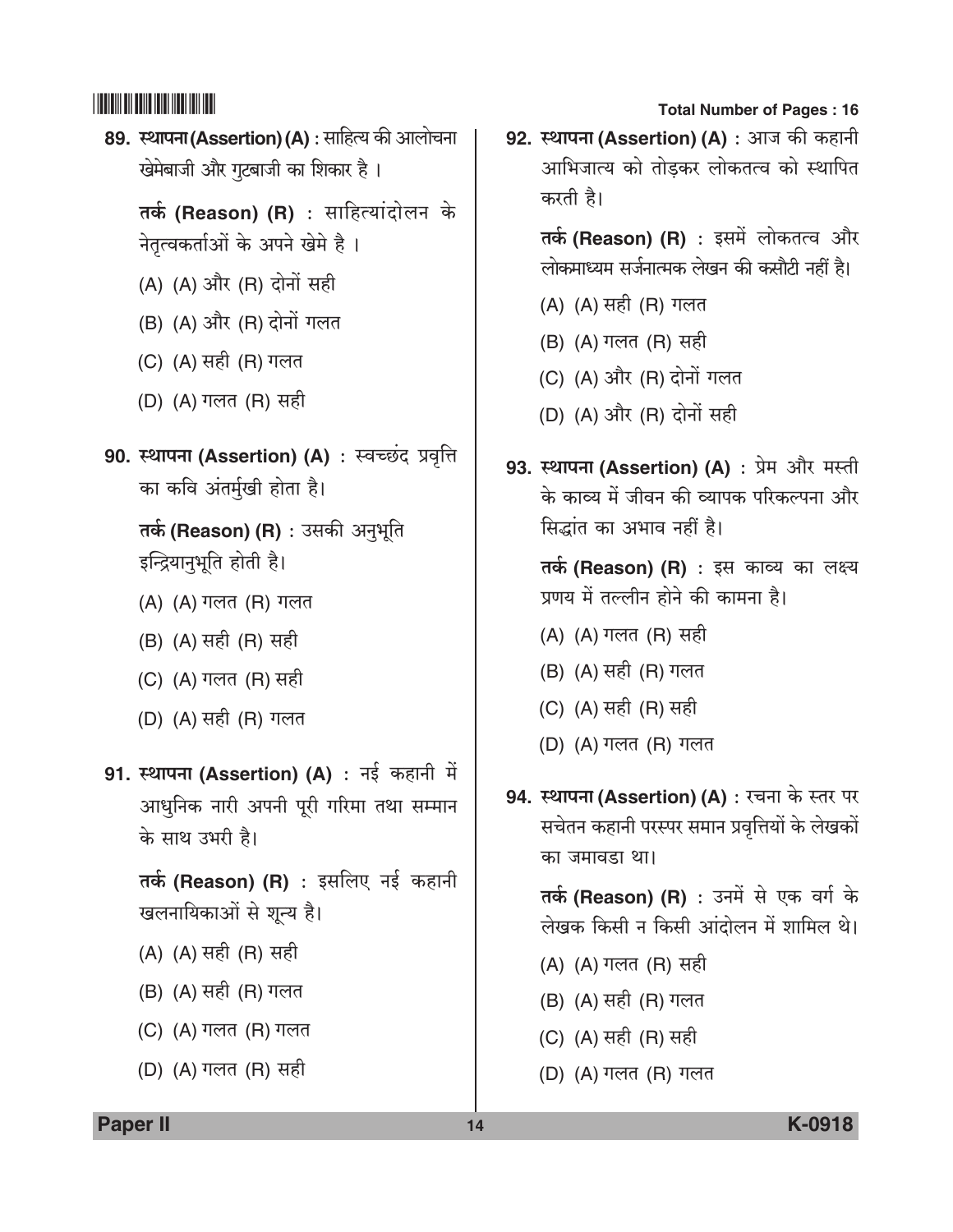95. स्थापना (Assertion) (A) : सिद्धों और नाथों के साहित्य की प्रेरणा काव्यशास्त्रीय नहीं है।

**तर्क (Reason) (R)** : उनका प्रेरक तत्व धर्म अध्यात्म एवं समाज नहीं है।

- (A) (A) सही (R) गलत
- (B) (A) गलत (R) सही
- (C) (A) और (R) दोनों गलत
- (D) (A) और (R) दोनों सही

निर्देश : निम्नलिखित अवतरण को ध्यानपूर्वक पढें और उसके संबंधित प्रश्नों (प्रश्न संख्या 96 से 100 तक) के दिए गए बहविकल्पों में सही विकल्प का चयन करें।

आज का मनुष्य व्यवस्था का पुर्जा बन गया है। मानव की रागात्मक चेतना का प्रसार अवरुद्ध हो गया है। मानवीय संवेदना में निरन्तर ह्रास होता जा रहा है। मनुष्य बुद्धि एवं तर्क के सहारे समस्याओं का समाधान ढूँढने को विवश है। अब किसी सार्वभौम एवं शाश्वत सत्ता का स्वीकार अनावश्यक प्रतीत होने लगा है। आज का व्यक्ति व्यग्र, दु:खी, निराश, ऊब और अकेलेपन के अहसास से पीड़ित एवं संत्रस्त है। वह अपने को अजनबी और निर्वासित अनुभव कर रहा है। इस अनुभव को विदेशी प्रभाव कहकर टाला नहीं जा सकता । विज्ञान की चकित कर देनेवाली ध्वंसकारी शक्ति के सामने अपनी विवशता का बोध किसी देश या महाद्वीप तक सीमित नहीं है। इसलिए आधुनिकता आज की प्रत्येक साहित्य विधा को परखने की कसौटी बन गई है। यही कारण है कि आज प्रत्येक संवेदनशील गद्यलेखक आधुनिकता बोध का लेखक है।

नयी प्रतिभाओं ने अधिक सार्थक और प्रेरक साहित्य की सृष्टि की ओर ध्यान दिया है और आधुनिकता-बोध–जनित असहायकता के विरुद्ध मानव की अपराजेय जीवनी शक्ति में विश्वास प्रकट किया है । इनका गद्य आधुनिकता बोध का नहीं यथार्थ बोध का गद्य कहा जा सकता है। यथार्थ जीवन की विरुपता, द्वन्द्व, आपाधापी,

#### **Total Number of Pages: 16**

प्रवन्चना को स्वीकार करते हुए पूरे आत्मविश्वास के साथ समाज को बेहतर बनाने का संघर्ष वर्तमान गद्य की मूल चेतना है। सब मिलाकर हिन्दी-गद्य का इतिहास उसके विकास और समृद्धि का ही इतिहास है।

- 96. मानव के नये संबंधों की सृष्टि का आधार क्या है ?
	- (A) वैज्ञानिक प्रगति
	- (B) भावात्मक विकास
	- (C) रचनात्मक पहल
	- (D) चिंतन का परिष्कार
- 97. आधुनिकता में मनुष्य की किस वृत्ति का पतन होता जा रहा है ?
	- (A) कलात्मक अनुभूति
	- (B) मानवीय संवेदना
	- (C) कलात्मक रुचि
	- (D) संवेगात्मक वृत्ति
- 98. आज साहित्य को परखने की कसौटी क्या है ?
	- (A) बौद्धिकता (B) भौतिकता
	- (C) वैज्ञानिकता (D) आधुनिकता
- 99. मानव की अपराजेय जीवन शक्ति पर किसने विश्वास किया ?
	- (A) नये चिंतन (B) नये भाव
	- (D) नये विचार (C) नयी प्रतिभा
- 100. वर्तमान गद्य की मूल चेतना क्या रही ?
	- (A) सौंदर्य चेतना
	- (B) आत्मविश्वास
	- (C) संवेदना
	- (D) यथार्थ बोध